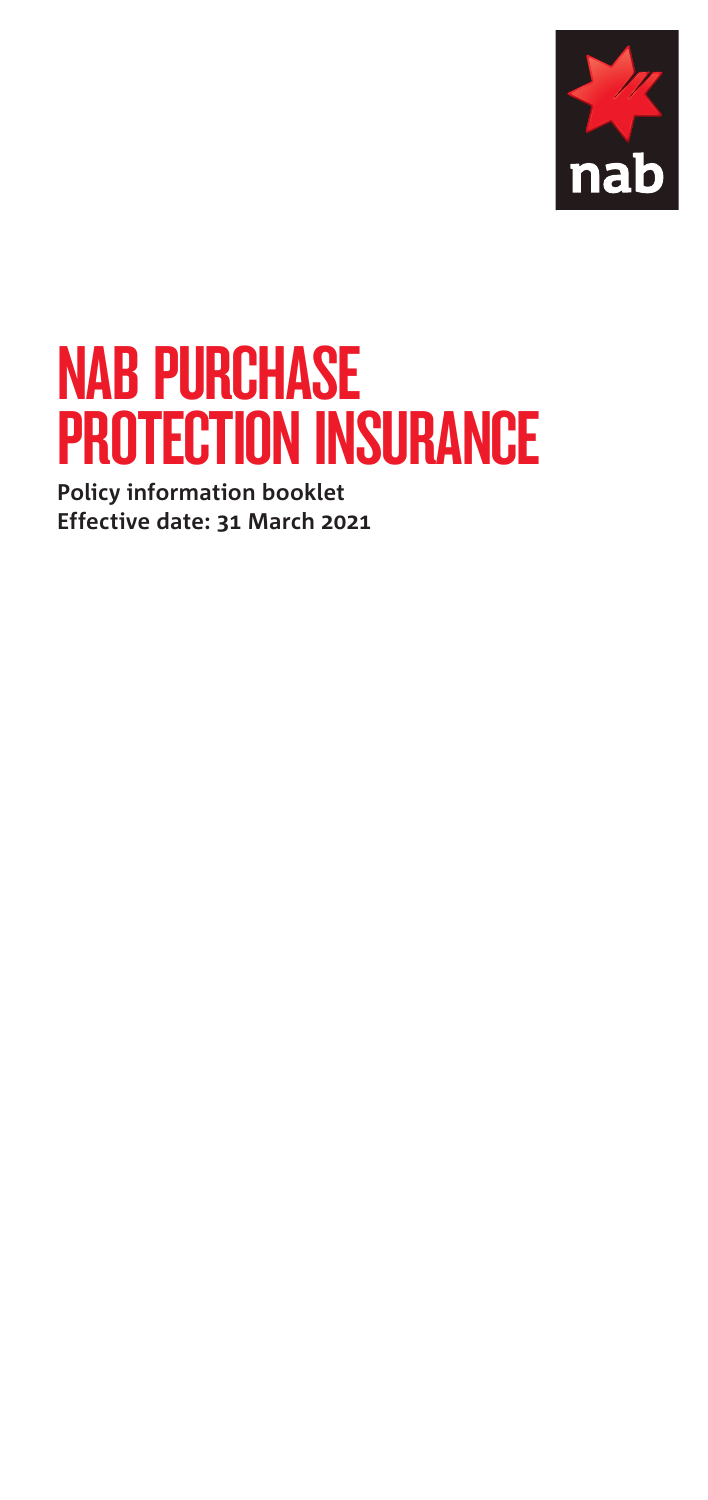### For more information or to make a claim

Please take the time to read through this booklet. If **you** have any questions or need more information, please call **Allianz Global Assistance** on 1800 187 025. Calls from mobiles, public telephones or hotel rooms may attract additional charges.

If outside Australia call +61 7 3305 8800. Calls from mobiles, public telephones or hotel rooms may attract additional charges. **We** will reimburse the reasonable communication costs **you** incur to contact **Allianz Global Assistance**.

For enquiries, the operating hours are Monday to Friday 8:30am to 5:00pm AEST.

To make a claim, please contact **Allianz Global Assistance** on **1800 187 025** or email:

#### **[cardclaims@allianz-assistance.com.au](mailto:cardclaims@allianz-assistance.com.au)**

The information in this booklet is subject to change from time to time and is correct and current as at the date on the cover. When any changes to terms and conditions related to insurance coverage are made, **NAB** will let **you** know by alerting **you** on **your card** statement or by electronic notification including email, SMS or other electronic communications. Details of the change/s will be published on **[www.nab.com.au](http://www.nab.com.au)**

# CONTENTS

#### **NAB Purchase Protection Insurance Policy Information Booklet**

| Important Information about the complimentary<br>cover available | 1              |
|------------------------------------------------------------------|----------------|
| Introduction                                                     | 1              |
| Allianz – the insurer                                            | 1              |
| NAB is not the issuer (insurer) of the cover                     | $\overline{2}$ |
| Termination or variation of cover                                | $\overline{2}$ |
| Other insurances                                                 | $\overline{2}$ |
| Limitation of cover                                              | $\overline{2}$ |
| Allianz Global Assistance Privacy Notice                         | 3              |
| Definitions                                                      | 5              |
| Part A - Eligibility for Cover                                   | 8              |
| Part B – Period of cover                                         | 8              |
| Part C - Benefit Limits                                          | 9              |
| Part D – Excess & Exclusions                                     | 10             |
| Part $E$ – The cover available                                   | 12             |
| Claims                                                           | 13             |
| Complaints & disputes                                            | 15             |
| General Insurance Code of Practice                               | 15             |

The Insurer is:

**Allianz Australia Insurance Limited** ABN 15 000 122 850, AFSL 234708 of 2 Market Street, Sydney NSW 2000.

The group policy is issued and managed by:

AWP Australia Pty Ltd ABN 52 097 227 177, AFSL 245631 trading as **Allianz Global Assistance** of Level 16, 310 Ann Street, Brisbane, QLD 4000.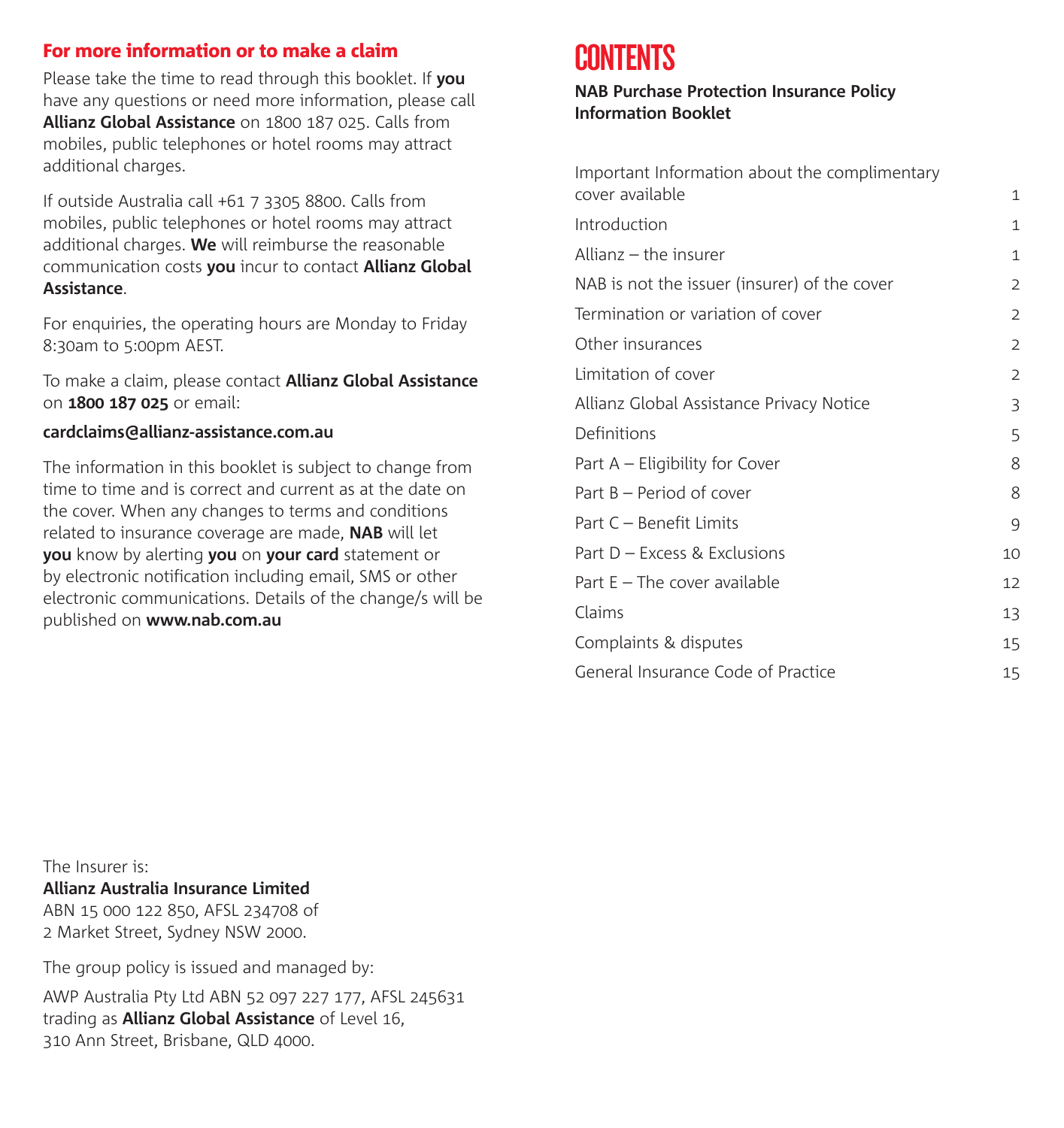# IMPORTANT INFORMATION ABOUT THE COMPLIMENTARY COVERS AVAILABLE

### Introduction

This booklet describes the complimentary insurance benefits provided by **Allianz**, which are available to **NAB cardholders**. Cover applies to events occurring on or after 31 March, 2021. **You** are not covered for events occurring after termination of or the expiry of the period of the group policy. **NAB** will provide **accountholders** with details of any replacement cover.

### Allianz – the insurer

This cover is available under a group policy issued to National Australia Bank Limited, ABN 12 004 044 937 (**NAB**) of 395 Bourke Street, Melbourne, VIC 3000 by AWP Australia Pty Ltd, ABN 52 097 227 177, AFS Licence No 245631 trading as Allianz Global Assistance of Level 16, 310 Ann Street, Brisbane, QLD 4000 (**Allianz Global Assistance**) under a binder from the insurer, Allianz Australia Insurance Limited, ABN 15 000 122 850, AFS Licence No. 234708, of 2 Market Street, Sydney, NSW 2000 (**Allianz**). For general enquiries call **Allianz Global Assistance**. **Allianz Global Assistance** issues and manages the group policy on behalf of **Allianz**.

The cover described in this booklet is available for **your** benefit under a group policy entered into between **Allianz** and **NAB**. **NAB** is the policy owner. When eligible, **you** have the benefit of cover as a third party beneficiary by reason of the statutory operation of Section 48 of the Insurance Contracts Act 1984 (Cth).

There is no obligation to accept any of these benefits. However, if **you** wish to claim any of these benefits, **you** will be bound by the definitions, terms, conditions, limits, exclusions and claims procedures contained in this booklet.

**Please read this booklet carefully and keep it in a safe place.** Also please keep detailed particulars and proof of any loss including the sales receipts and **NAB card account** statements showing any purchases.

### NAB is not the issuer (insurer) of the cover

**NAB** is not the issuer (insurer) of the cover and neither it nor any of its related corporations guarantee or are liable to pay any of the benefits under the cover available.

These benefits are available at no additional cost to the beneficiaries, neither **NAB** nor any of its related corporations are Authorised Representatives of **Allianz**, **Allianz Global Assistance** or any of their related companies and **NAB** does not receive any commission or remuneration in relation to the insurance set out in this booklet.

### Termination or variation of cover

**NAB** or **Allianz** may terminate or vary the cover described in this booklet, and if so **NAB** will notify the **accountholder** of the termination or change in writing. The existing cover will apply to events occurring before the date of the change or termination. No cover is available for events occurring after the date of termination. **NAB** will provide **accountholders** with details of any replacement cover.

#### Other insurance

If **you** make a claim under another insurance policy and **you** are not paid the full amount of the claim, then, subject to the provisions of the Insurance Contracts Act 1984 (Cth), the cover available to **you** under the group policy will make up the difference, to the extent of cover that applies, in accordance with the terms and conditions contained in this booklet.

**We** may seek contribution from **your** other insurer. **You** must give **us** any information that **we** reasonably require to help **us** make a claim from the other insurer.

#### Limitation of cover

Notwithstanding any other terms, **we** shall not be deemed to provide coverage and **we** will not make any payments nor provide any service or benefit to any person or other party to the extent that such cover, payment, service, benefit and/or any business or activity of the person would violate any applicable trade or economic sanctions, law, or regulation.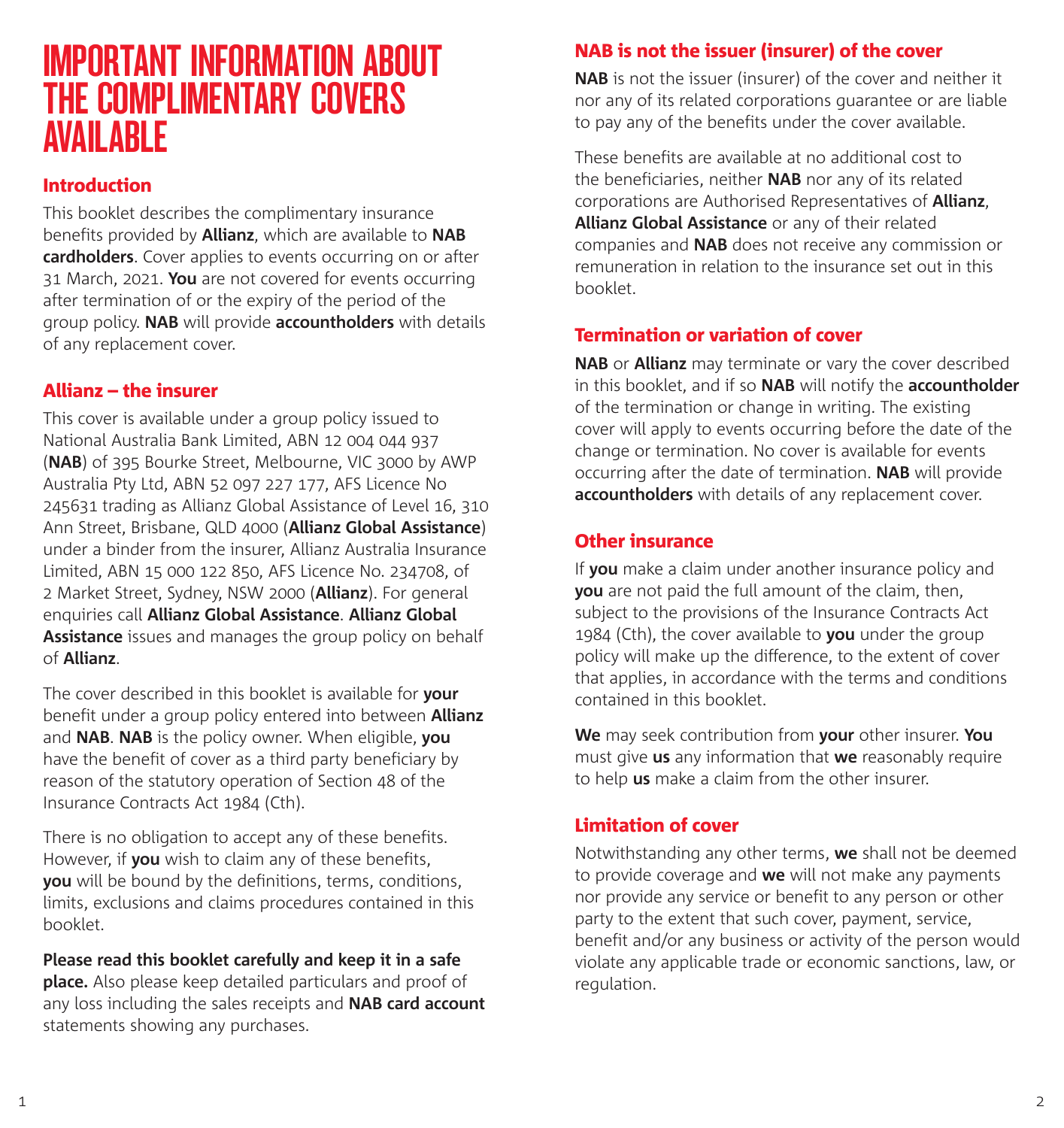#### Allianz Global Assistance Privacy Notice

To offer or provide **you** with **our** insurance services, **we**, namely AWP Australia Pty Ltd ABN 52 097 227 177 trading as '**Allianz Global Assistance**' and as agent for the insurer **Allianz**, collects, stores, uses, and discloses **your** personal information including sensitive information. The insurance cover arises from a group policy taken out between **your**  bank and **Allianz** and under which **you** are entitled to cover as a beneficiary when **you** meet the eligibility criteria set out in the group policy wording.

**We** usually collect **your** personal information directly from **you**, but sometimes from others depending upon the circumstances.

For example, when **you** make a claim for cover, **we** may collect **your** personal information from **you**, the group policy holder to check **you** have met eligibility requirements, **your** family members and travel companions, as well as from third parties that provide services including doctors, hospitals, airlines, travel and accommodation providers, **your** agents and representatives, **our** agents, and other service providers. **We** are responsible for ensuring **your**  personal information is used and protected in accordance with applicable laws and regulations, including the Privacy Act 1988. **We** collect **your** personal information to enable **us** to properly assess and manage **your** insurance claim, and to provide the services **we** have agreed to provide under the group policy. For example, **we** collect **your** name, address, date of birth, email address, and sometimes **your** medical information, bank account details, as well as other information **we** collect through devices like 'cookies' when **you** visit **our** website such as **your** IP address and online preferences.

**We** use **your** personal information to offer and provide **our** services and to manage **your** and **our** rights and obligations in connection with **your** claim. For instance, **we** use it to check, process, and finalise **your** insurance claim. **We** may also use it for product development, customer data analytics, research, IT systems maintenance and development, recovery against third parties, for the detection and investigation of fraud, and for other purposes with **your** consent or where permitted by law.

**We** do not use **your** personal or sensitive information for marketing purposes or provide that information to any third parties for marketing.

**Your** personal information may be disclosed to third parties (some of whom are data processors) who assist **us** to carry out the above activities both inside and outside of Australia, such as claims management providers, travel agents and intermediaries, insurers, investigators, cost containment providers, medical and health service providers, overseas data storage (including 'cloud' storage) and data handling providers, legal and other professional advisers, **your** agents, **your** travel group leader if **you** travel in a group, **your** bank (**NAB**) if **you** are the beneficiary of the bank's credit card insurances, insurance reference bureaux, and **our** related and group companies including **Allianz**. Some of these third parties may be located in other countries including in Europe, Asia, Canada, or the USA.

When **you** provide personal information to **us** about other individuals, **we** rely on **you** to have first obtained the individual's consent, and to have made them aware of the matters set out in this Privacy Notice.

**You** may also seek access to **your** personal data and ask **us** to correct and update it. **We** will delete **your** personal data when **we** no longer need it for a legitimate purpose.

**You** may not access or correct personal information of others unless **you** have been authorised by their express consent, or unless they are **your** dependants under 16 years of age.

If **you** have a request or complaint concerning **your**  personal information or about data privacy, please contact: The Privacy Officer, **Allianz** Global Assistance, PO Box 162, Toowong, QLD 4066, or email **[DataPrivacyAU@allianz](mailto:DataPrivacyAU@allianz-assistance.com.au)[assistance.com.au](mailto:DataPrivacyAU@allianz-assistance.com.au)**.

**You** can also contact the Privacy Commissioner at the Office of The Australian Information Commissioner, GPO Box 218, Sydney, NSW 2601 if **you** have a complaint.

For more information about **our** corporate privacy policy and handling of personal information, including further details about access, correction and complaints, please visit **our** website at **[www.allianz-assistance.com.au](http://www.allianz-assistance.com.au)** and click on the 'Privacy & Security' link in the footer.

If **you** do not agree with the matters set out in **our** privacy policy or will not provide **us** with the personal information **we** request, **we** may not be able to provide **you** with **our**  services including the assessment and payment of any claims. In cases where **we** cannot comply with **your** request concerning **your** personal information, **we** will give **you**  reasons why.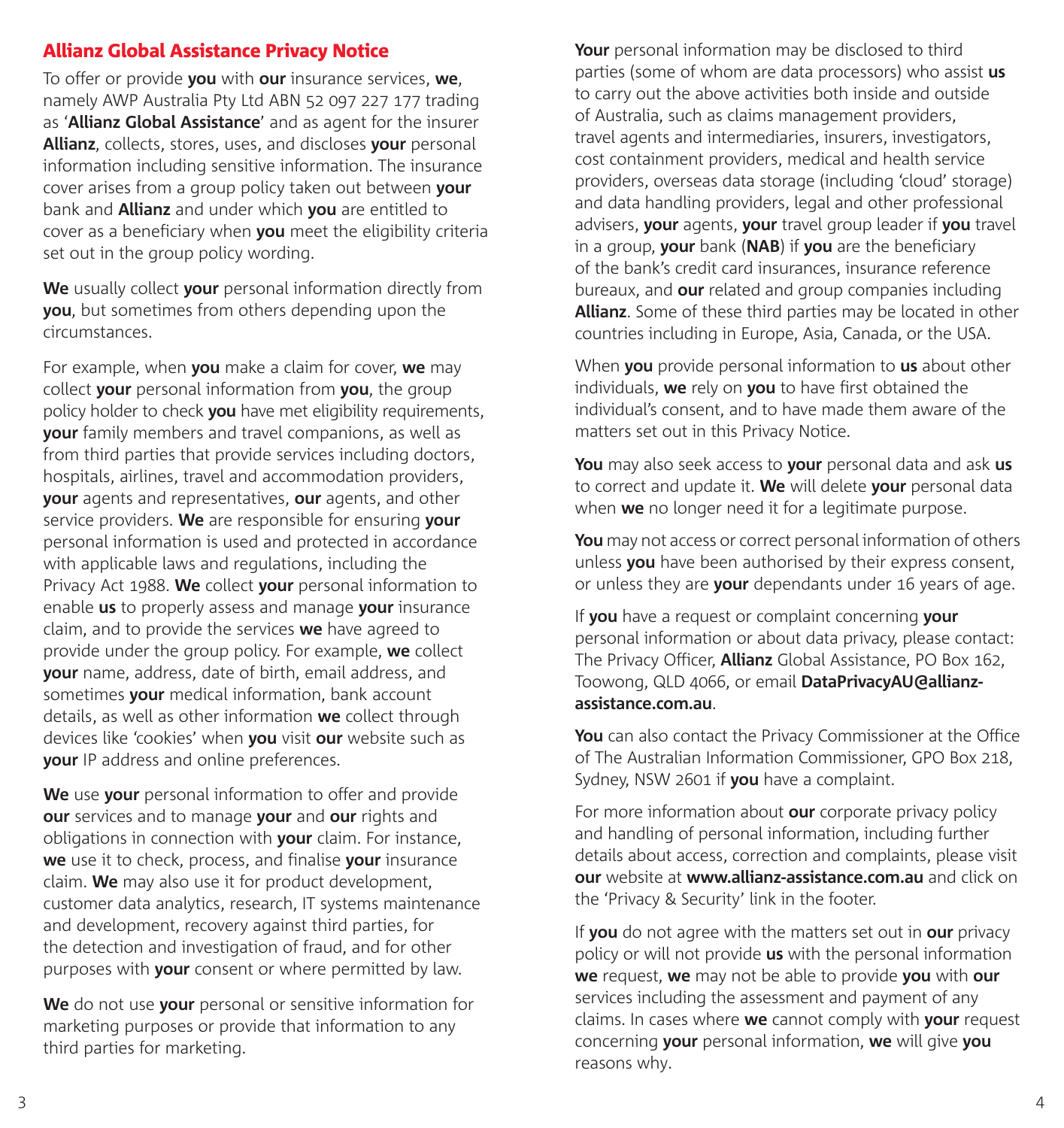## **Definitions**

Headings have been included for ease of reference but do not form part of the terms and conditions of the cover available.

The following key words have particular meaning in this booklet and the group policy and are highlighted in **bold** font. The use of defined words in the singular includes the plural and vice versa.

**accident/accidental/accidentally** means a sudden, unforeseen and unintended event.

**accountholder** means a **NAB** customer, being an individual, business entity or company, who has entered into a **card account** with **NAB** and in whose name the **card account** was opened. The accountholder is the individual, business entity or company that has contractual obligations with **NAB** under the **card account**.

**Allianz** means Allianz Australia Insurance Limited, ABN 15 000 122 850, AFSL 234708.

**Allianz Global Assistance** means AWP Australia Pty Ltd, ABN 52 097 227 177, AFSL 245631.

**card** means a current and valid:

- **NAB** Rewards Classic Credit Card; or
- **NAB** Velocity Rewards Credit Card; or
- **NAB** Qantas Rewards Credit Card; or
- **NAB** Low Fee Credit Card; or
- **NAB** Visa Mini Credit Card; or
- **NAB** Visa Debit Card.

#### **card account** means:

- a current and valid **NAB card** facility provided by **NAB** to which purchases made by **cardholders** on a **NAB card** are charged; or
- the primary account linked to a **NAB card** to which a transaction is routed by any electronic funds transfer facility.

**cardholder** means a person who permanently resides in Australia (including holders of a visa issued under the Migration Act 1958 (Cth) which entitles the holder of the visa to residency) to whom **NAB** has issued a **NAB card** (this includes primary and additional cardholders).

**covered item** means an item acquired for personal, domestic or household use but excludes:

- items acquired for the purpose of sale or trade;
- animals or plant life:
- boats, automobiles, motorboats, motorcycles, airplanes or any other motorised vehicles and their integral parts and installed accessories;
- computer software and other non-tangible items;
- cash, bullion, negotiable instruments, vouchers, gift cards, securities, trading cards, tickets of any description, travellers cheques or collections such as stamps, coins and cards;
- consumable or perishable items (including but not limited to food, drink, drugs, cosmetics, fuel or oil);
- manuscripts and books of account;
- mobile or cell phones if the phone is part of a telecommunication provider's post paid plan or any other contractual arrangements;
- second-hand items including works of art and antiques;
- items of contraband;
- real estate and movable fixtures or fittings (including but not limited to dish washers, stoves, ovens and fixed air conditioners) which are or are intended to form part of any residence or real estate.

**NAB** means National Australia Bank Limited ABN 12 004 044 937.

**public place** means any place that the public has access to, including but not limited to planes, trains, cruise ships, taxis, buses, air or bus terminals, stations, wharves, streets, shops, museums, galleries, hotels, hotel foyers and grounds, beaches, restaurants, private car parks, public toilets and general access areas.

**sporting equipment** means equipment needed and used to participate in a particular sport and which can be carried about with **you**.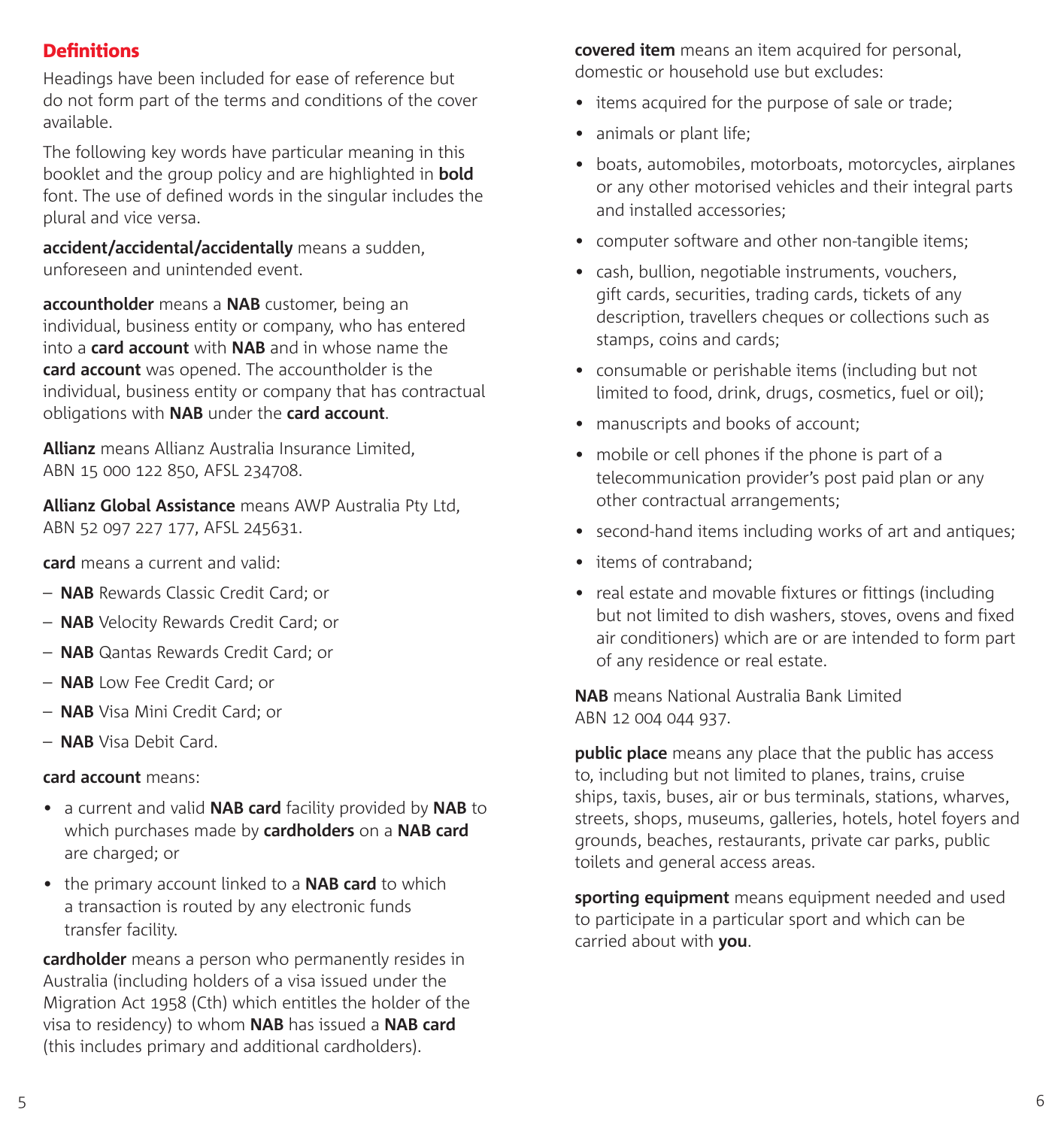#### **unsupervised** means leaving **your covered items** or **valuables**:

- a) with a person who is not a travel companion or who is not a relative; or
- b) with a person who is a travel companion or who is a relative but who fails to keep **your covered items** or **valuables** under close supervision; or
- c) where they can be taken without **your** knowledge; or
- d) at such a distance from **you** that **you** are unable to prevent them being taken; and

includes forgetting or misplacing items of **your covered items** or **valuables**, leaving them behind or walking away from them.

**valuables** means jewellery, watches, precious metals or semi-precious stones/precious stones and items made of or containing precious metals or semi-precious stones/ precious stones, furs, binoculars, telescopes, computer games, any kind of photographic, audio, video, computer, television, fax and phone equipment (including mobile phones), tablets, MP3/4 players and PDAs.

**we**, **our**, **us** means Allianz Australia Insurance Limited, ABN 15 000 122 850, AFSL 234708 and its agent AWP Australia Pty Ltd, ABN 52 097 227 177, AFSL 245631 trading as **Allianz Global Assistance**.

**you**, **your** and **yourself** means **cardholder**, when eligible for cover.

# PURCHASE PROTECTION INSURANCE

Please ensure that the cover and benefits available meet **your** requirements.

If **you** need advice in respect of **your** particular circumstances or needs, please consult an appropriately licensed insurance adviser.

# PART A – ELIGIBILITY FOR COVER

# Who is eligible?

**Cardholders** are eligible for *Purchase Protection Insurance* for **covered items**:

- a) purchased anywhere in the world; or
- b) purchased as a gift given to any permanent Australian resident,

provided the entire purchase price of the **covered item** is charged to the **accountholder's card account**.

# PART B – PERIOD OF COVER

Provided that **you** are eligible for the cover available, *Purchase Protection Insurance* applies to **covered items** for three (3) consecutive months after the date that **you** take possession of the **covered item**.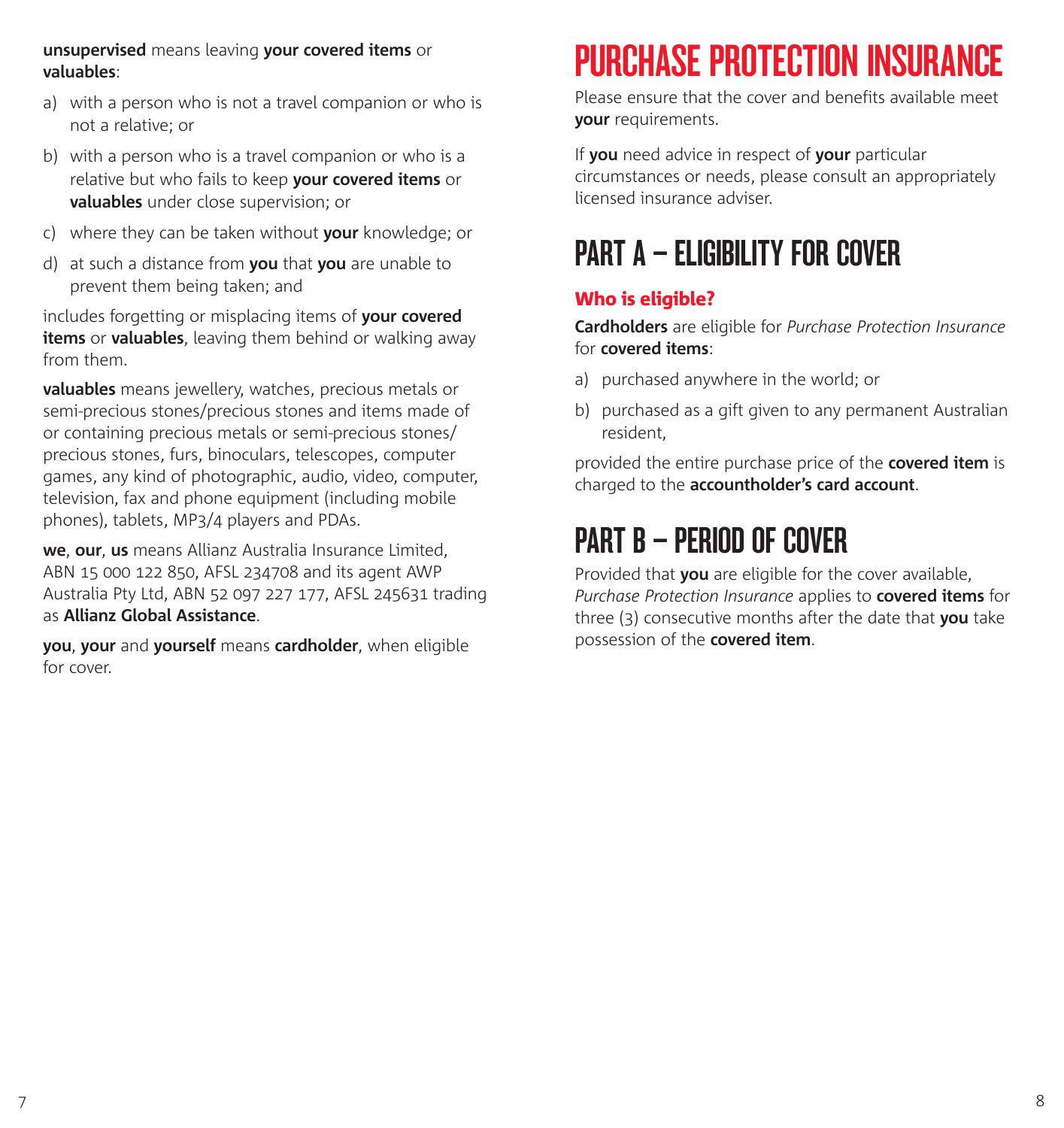# PART C - RENEFIT LIMITS

The table below sets out the maximum limits of what **we**  will pay under *Purchase Protection Insurance*.

All limits are shown in Australian dollars.

#### **Limit**

Purchase price charged to **card account** except for jewellery, watches and new works of art which are limited to \$2,500 per claim.

Maximum total limit for all claims in any twelve (12) consecutive month period is \$100,000 per **card account**.

# PART D - EXCESS & EXCLUSIONS

#### **Excess**

No excess applies to any claim payable under *Purchase Protection Insurance*.

## Exclusions

The exclusions below set out what is not covered.

To the extent permitted by law, **we** will not pay a claim in relation to **your covered items** (including **valuables**) if:

- a) the loss, theft or damage is to, or of, items left behind in any hotel or motel room after **you** have checked out, or items left behind in any aircraft, ship, train, tram, taxi or bus;
- b) the **covered items** were left in a motor vehicle;
- c) the **covered items** were **valuables** that were checked in to be transported in the cargo hold of any aircraft, ship, train, tram or bus including any loss from the point of check in until collection by **you** from the baggage carousel or collection area at the end of **your** flight, voyage or trip;
- d) the **covered items** were being sent unaccompanied by **you** or under a freight contract:
- e) the loss or damage arises from any process of cleaning, repair or alteration;
- f) the loss or damage arises from ordinary wear and tear, deterioration, atmospheric or weather conditions, insects, rodents or vermin;
- g) the **covered items** disappear in circumstances that cannot be explained to **our** reasonable satisfaction;
- h) **your** claim arises from a government authority confiscating, detaining or destroying anything;
- i) the **covered items** were left **unsupervised** in a **public place**;
- j) the **covered items** have an electrical or mechanical breakdown;
- k) the **covered items** were **sporting equipment** that were damaged during use.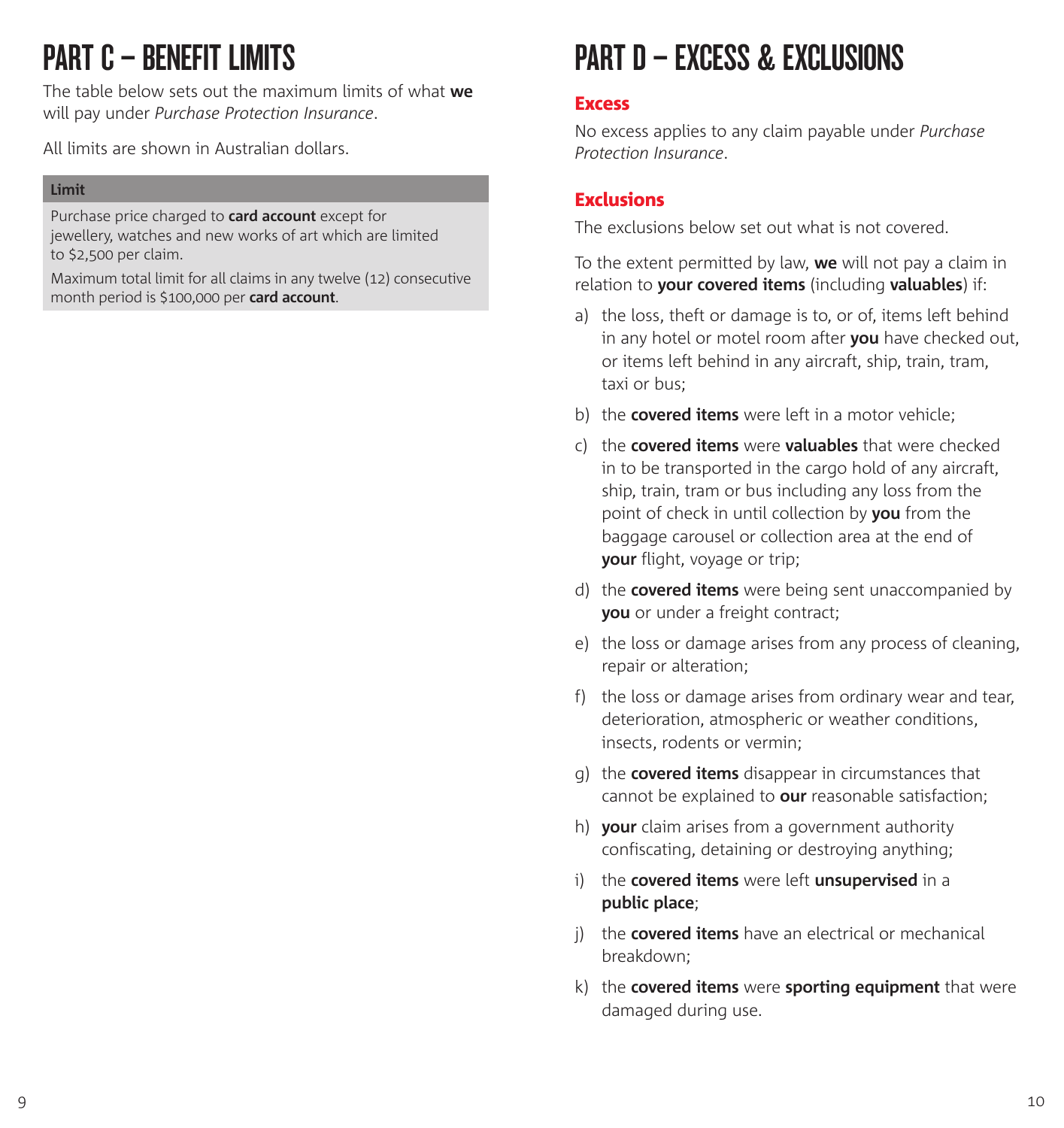- l) **your** claim is for consequential loss of any kind including loss of enjoyment;
- m) arising from deliberate acts or illegal acts or criminal acts by **you**, or any other person acting with **your** consent or under **your** direction;
- n) arising from any act of terrorism;
- o) arising from any act of war, whether war is declared or not, or from any rebellion, revolution, insurrection or taking of power by the military;
- p) arising from a nuclear reaction or contamination from nuclear weapons or radioactivity;
- q) arising from biological and/or chemical materials, substances, compounds or the like used directly or indirectly for the purpose of harming or to destroy human life and/or create public fear;
- r) payment would violate any applicable trade or economic sanctions, law or regulation.

# PART F – THE COVER AVAII ARI F

## What we cover

If, during the period of cover available, the **covered item** is stolen, **accidentally** damaged or permanently lost **we** will pay the lesser of:

- a) the purchase price charged to the **accountholder's card account**; or
- b) the limit per claim specified in *Part C Benefit Limits* in respect of jewellery, watches and new works of art.

The most **we** will pay in any twelve (12) month period in respect of any one **card account** is the maximum total limit specified in *Part C – Benefit Limits*.

# **Conditions**

**You** must report the loss, theft or **accidental** damage of a **covered item** within 24 hours to the police or an office of the bus line, airline, shipping line or rail authority **you** were travelling on when the loss, theft or **accidental** damage occurred. **You** must provide **us** with evidence of making the report and who **you** reported the loss, theft or **accidental** damage to.

If **you** are entitled to be reimbursed by the bus line, airline, shipping line or rail authority **you** were travelling on when the loss, theft or **accidental** damage occurred **we** will deduct the amount **you** are entitled to from any claim payable by **us**. However, if **you** are not reimbursed the full amount of **your** loss, **we** will pay the difference between the amount of **your** loss and what **you** were reimbursed, up to the limit of the cover **you** are eligible for.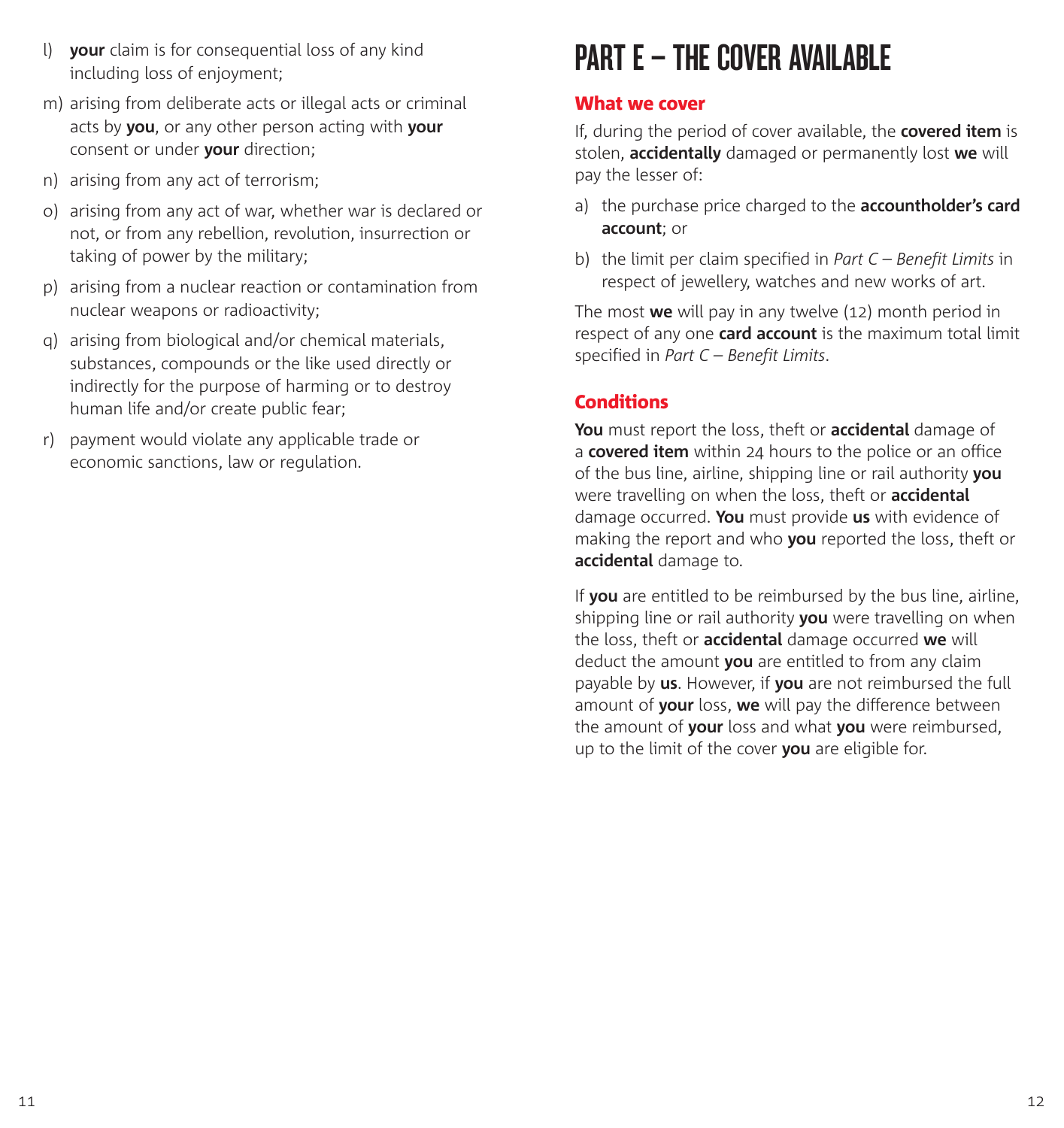# **CLAIMS**

### How to make a claim

**Allianz Global Assistance** administers the benefits available under the group policy. Please contact **Allianz Global Assistance** if **you** need to make a claim.

First check that **you** are covered by reading all sections in this booklet, especially *Part D – Excess & Exclusions* to see exactly what is, and is not covered, noting particularly any conditions, limitations and exclusions.

**You** must give **us** notice of **your** claim as soon as reasonably possible.

**You** can obtain claim forms and information on how to make a claim by calling **Allianz Global Assistance** using the number shown on the inside front cover of this booklet, or email:

#### **cardclaims@allianz-assistance.com.au**

If there is a delay in claim notification, or **you** do not provide sufficient detail for **Allianz Global Assistance** to consider **your** claim, **we** can reduce any claim payable by the amount of prejudice **we** have suffered because of the delay.

**You** must give any information **Allianz Global Assistance** reasonably asks for to support **your** claim at **your** expense, such as but not limited to police reports, valuations, original receipts or proof of purchase and ownership. If required **Allianz Global Assistance** may ask **you** to provide them with translations into English of any such documents to enable their consideration of **your** claim.

**You** must co-operate at all times in relation to providing supporting evidence and such other information that may reasonably be required. In particular:

- a) For loss or theft of **your covered items** or **valuables**, report it immediately to the police and obtain confirmation of **your** report. **You** must do this within 24 hours of learning of the loss or theft and the report must list and describe the missing **covered items**.
- b) For damage to **your covered items** or **valuables**, caused by the airline or any other operator or accommodation provider, report the damage or misplacement to an appropriate official and obtain a written report, including any offer of settlement that they may make.

# Claims are payable in Australian dollars

**We** will pay all claims in Australian dollars. **We** will pay **you** unless **you** tell **us** to pay someone else. The rate of currency exchange that will apply is the rate at the time **you** incurred the expense. Payment will be made by direct credit to a bank account nominated by **you**.

#### You must not admit fault or liability

**You** must not admit that **you** are at fault, for any **accident**, incident or event causing a claim, and **you** must not offer or promise to pay any money, or become involved in legal action, without the approval of **Allianz Global Assistance**.

#### You must help us recover any money we have paid

If **we** have a claim against someone in relation to the money **we** have to pay or **we** have paid, **you** must do everything **you** can to help **us** do that in legal proceedings. If **you** are aware of any third party that **you** or **we** may recover money from, **you** must inform **us** of such third party.

When making a claim **you** must tell **us** about any other insurance under which **you** are or might be able to claim. If **you** can claim from another insurer and **we** also pay **you** in respect of the same insured event, then **you** must refund to **us** the amount **we** paid if the other insurer also pay **you**. **You** cannot claim from **us** and from the other insurer to obtain an aggregate amount that exceeds **your** loss.

#### How GST may affect your claim

If **you** are entitled to claim an input tax credit in respect of a cost for which a claim is made, or would be entitled to an input tax credit if **you** were to incur the relevant cost (i.e. in replacing a lost or stolen item), the amount **we** would otherwise pay will be reduced by the amount of that input tax credit.

#### Fraud

When making a claim **you** have a responsibility to assist **us** and to act in an honest and truthful manner.

If any claim is fraudulent in any way or if **you** or anyone acting on **your** behalf uses fraudulent means to make a claim on the cover described in this booklet, then no payment will be made in regard to the claim. Also **NAB** will be informed of the situation and **you** may no longer be eligible for the cover described in this booklet.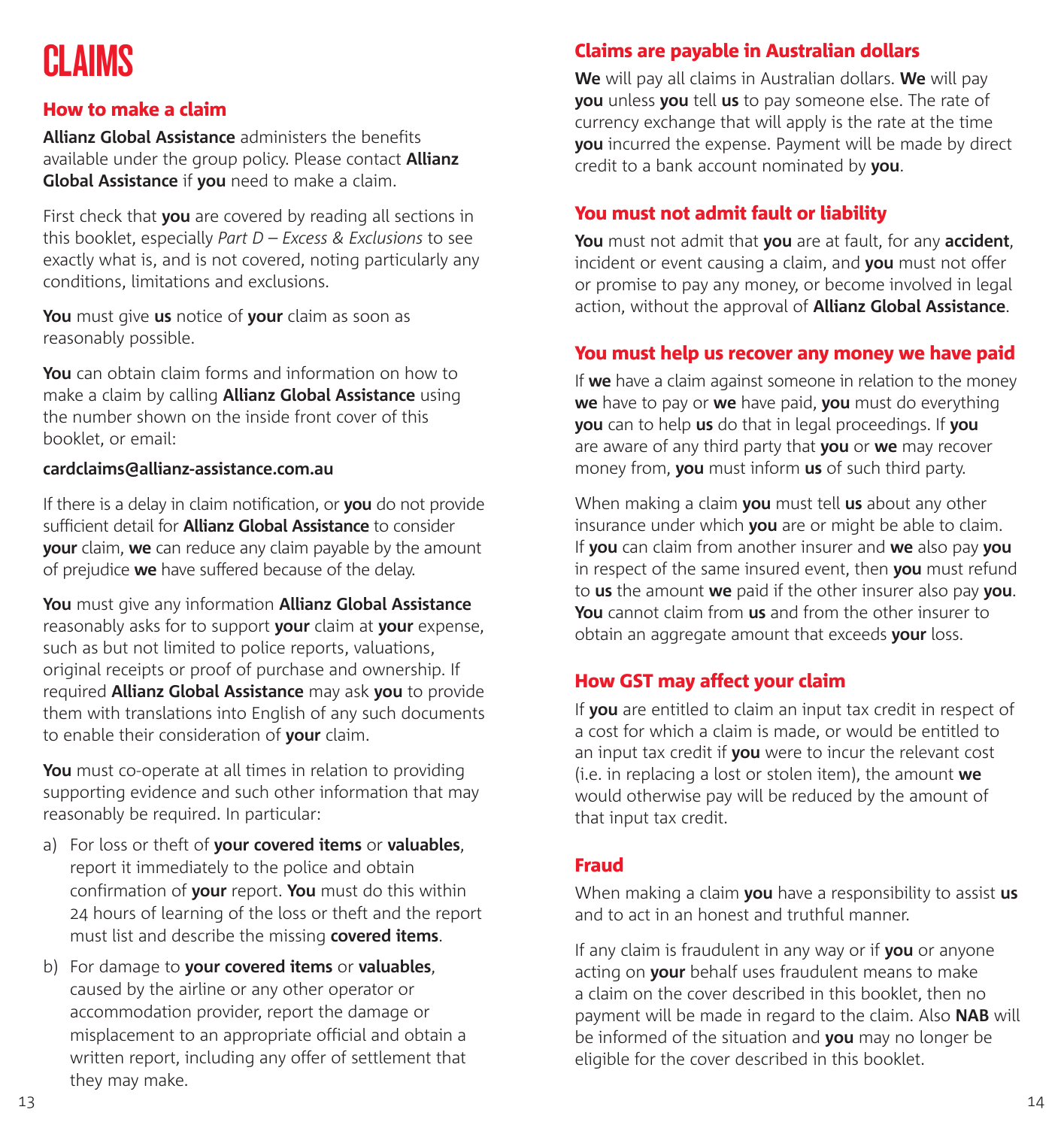## Complaints and disputes

If **you** have a complaint or dispute in relation to this insurance, or **our** services or **our** representatives, please call **us** using the contact details below, or put the complaint in writing and send it to:

#### Email: **[cardclaimcomplaints@allianz-assistance.com.au](mailto:cardclaimcomplaints@allianz-assistance.com.au)**

Post: Customer Care Locked Bag 3014 Toowong DC, QLD 4066

**You** can also make **your** complaint directly to **our** Customer Care Unit:

Phone: 1800 187 025 (Office Hours Monday–Friday 8:30–17:00 except public holidays. Calls from mobiles, public telephones or hotel rooms may attract additional charges)

**We** will attempt to resolve the matter in accordance with **our** internal resolution procedures. To obtain a copy of **our** procedures, please contact **us**.

A complaint can be referred to the Australian Financial Complaints Authority (**AFCA**). The **AFCA** provide a free and independent complaint resolution service for consumers who have a general insurance complaint falling within its rules.

The contact details for the **AFCA** are:

Australian Financial Complaints Authority GPO Box 3, Melbourne Victoria 3001

Phone: 1800 931 678

Email: **[info@afca.org.au](mailto:info@afca.org.au)**

### General Insurance Code of Practice

**Allianz** subscribes to and is bound by the General Insurance Code of Practice. **Allianz** and **Allianz Global Assistance** proudly support the General Insurance Code of Practice.

The Code sets out the minimum standards of practice in the general insurance industry. **You** can obtain more information on the Code and how it assists **you** by contacting **Allianz Global Assistance** using the contact details above, or by visiting **[www.codeofpractice.com.au](http://www.codeofpractice.com.au)**. This page has intentionally been left blank